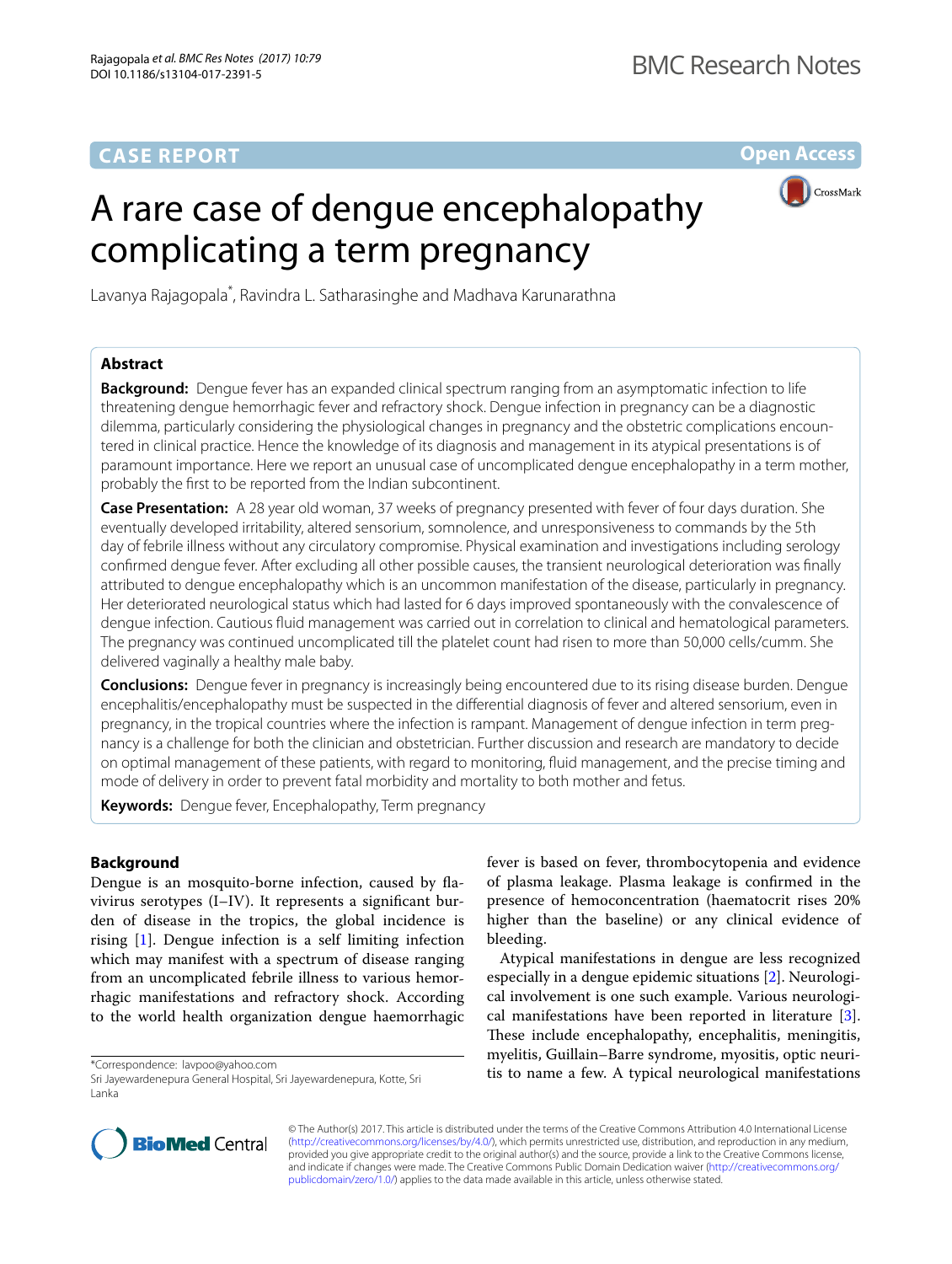of dengue, particularly in pregnancy lacks a distinctive clinical picture and leads to diagnostic difficulties and poses a challenge to both the clinician and obstetrician. A high index of suspicion is mandatory in such clinical scenarios. We report a rare occurrence of a reversible dengue encephalopathy in a term mother with uneventful recovery.

## **Case presentation**

A 28 year old woman, 37 weeks of pregnancy presented with fever of four days duration to the casualty medical ward. The following day she appeared to be irritable, somnolent, aggressive and thereafter followed by unresponsiveness to commands. On examination she was febrile, anicteric and not pale. She was confused, poorly responsive and her GCS was 9 (eyeopening  $= 2$ , verbal response  $= 2$ , motor response  $= 5$ ). Respiratory, cardiovascular and abdominal examinations were unremarkable. There was no neck stiffness, Kernigs and Brudzinki signs were negative. Cranial nerves were intact. Pyramidal and extrapyramidal signs were absent. Dilated fundoscopy did not reveal any papilledema. Her full blood count revealed an isolated thrombocytopenia. White cell count 9000 cells/cumm, Hemoglobin 10 g/dl, mean corpuscular volume 85 ft, Platelets 60,000 cells/mm, counts progressively dropping up until 8000 cells/cumm. Hematocrit was stable at 33%. ESR was 20 mm/h and was CRP 4 mg/dL. LDH was <200 u/L. Blood picture revealed a thrombocytopenia in keeping with a possible viral infection, there were no features of microangiopathic hemolytic anemia. Urine analysis excluded proteinuria and hematuria. Hepatic profile which was initially normal started to escalate. Aspartate aminotransferase 25 U/L up till 250 U/L (<40 U/L), alanine aminotransferase 20 U/L up till 250 U/L (<40 U/L), alkaline phosphatase 300 U/L (30–300 U/L) and serum bilirubin 0.7 mg/dL respectively, revealing an anicteric hepatitis which is a common finding in dengue infection. Renal functions and serum electrolytes were normal. Clotting profile was PT 10S, APTT 38S, INR 1.2 and FDP < 0.2 u/L, excluding the possibility of disseminated intravascular coagulation. Ultrasound scan did not reveal any pleural effusions or ascites excluding the early signs of capillary vascular leakage. Dengue non structural protein-1(NS) antigen was positive at day 4 of the illness. Dengue IgM antibodies were high in titre by day 6. Due to deterioration of clinical status she was transferred to intensive care unit for closer observation. An electroencephalography revealed bilateral rhythmic delta wave activity consistent with a diffuse cerebral dysfunction. CSF analysis was not performed due to profound thrombocytopenia, thus making it difficult for us to exclude other encephalitic pathogens as a cause for the encephalopathy. Nevertheless since serology was strongly

positive for dengue infection and with the present dengue epidemic in our country we strongly suspected dengue encephalopathy as our first differential diagnosis. A CT scan of head was not performed due to possible risk of radiation to the fetus and the patients relatives refused consent for any imaging modalities. She was monitored closely, careful fluid management according to guidelines were carried out with regular fetal monitoring and bleeding precautions were undertaken. With the gradual rise in platelets, the patients neurological status improved spontaneously by day 10 of the illness. The encephalopathy had lasted approximately for 6 days. Fortunately, she did not have any clinical evidence of increased vascular permeability suggestive of dengue hemorrhagic fever or go into dengue shock syndrome. Once the platelet reached 70,000/mm<sup>3</sup>, she was induced for labour and delivered vaginally the baby without any peripartum or postpartum complications.

## **Discussion**

Neurological manifestations are uncommon in dengue infection. Encephalopathy is an unusual neurological complication of dengue fever. Its incidence ranges between 0.5 and 6%. Several studies report that DEN-2 and DEN-3 have the highest predisposition to neurological complications. The possible pathogenesis being described in literature include hepatic encephalopathy, cerebral hypoperfusion in dengue shock syndrome, cerebral edema due to increased vascular permeability, deranged electrolytes, and intracranial bleeding due to thrombocytopenia or coagulopathy [\[3](#page-3-0)[–6](#page-3-1)]. The infection causes activation of cytokines and complements which result in endothelial dysfunction, platelet dysfunction and consumptive coagulopathy.

Dengue virus was primarily thought to be a non-neurotropic virus [[7\]](#page-3-2). However, recent studies reveal the direct neuronal infiltration by the virus and the possible neurotropism leading to dengue encephalopathy and encephalitis. There are reports of demonstration of dengue virus and IgM antibody in the CSF of very few patients with encephalopathy/encephalitis [[8,](#page-3-3) [9](#page-3-4)]. Virus or antibody can be isolated from the serum nevertheless CSF samples may be negative. In the case of our patient, we were unable to confirm the direct neuronal invasion with a CSF study due to profound thrombocytopenia, a strong limiting factor in confirming the diagnosis. Brain imaging modalities have shown a bilateral thalamic predisposition in dengue encephalitis [\[10](#page-3-5)]. However MRI findings in dengue fever have not been very clearly explained due to the paucity of the condition. Interestingly, Japanese encephalitis virus which closely resemble dengue virus characteristically produces bilateral thalamic involvement, hence being an important differential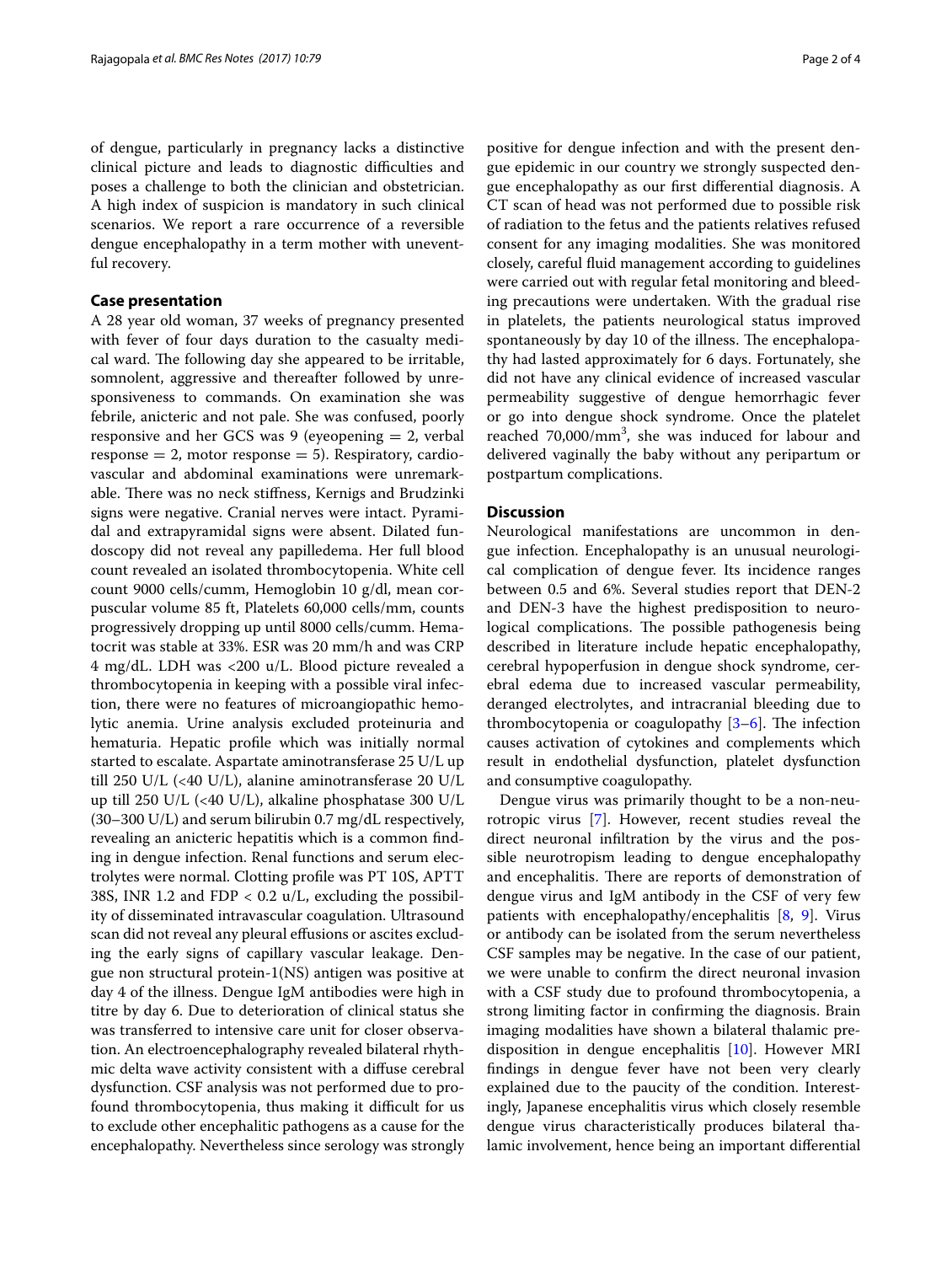in the workup of the diagnosis [\[10](#page-3-5)] and can be confirmed by a CSF study. Though initially there was uncertainty about dengue encephalitis as an entity, it is established that dengue virus has neuroinvasive potential. The international encephalitis consortium has recognized this as an emerging area of encephalitis [[11\]](#page-3-6).

The diagnosis and management of dengue fever in pregnancy is a challenge to the clinician and the obstetrician. The physiological changes in pregnancy, pregnancy related complications and medical disorders must be kept in mind before interpreting the laboratory values. The entities in pregnancy that resemble dengue fever and need to be excluded include Idiopathic thrombocytopenic purpura (ITP) complicated with an intracranial haemorrhage, systemic lupus erythematosus (SLE) with cerebral vasculitis, antiphospholipid antibody syndrome (APLS) with CNS complications and pregnancy related complications such as pre-eclampsia, hemolysis, elevated liver enzymes and low platelets (HELLP), thrombotic thrombocytopenic purpura (TTP), sepsis and disseminated intravascular coagulation (DIC). The normal hematocrit levels in pregnancy may be as low as 33% (non pregnant female hematocrit is about 38%) [\[12](#page-3-7)]. As there is a physiological increase in the intravascular volume in the third trimester, the identification of plasma leakage syndrome through hemoconcentration or hypoproteinemia may be compromised which may under estimate the proportion of dengue haemorrhagic fever in pregnant women. There is increased risk of hemorrhage (maternal and fetal), pre eclampsia, miscarriages, fetal anomalies, low birth weight, premature births, increased rate of cesarean sections, increased maternal and fetal mortality and a risk of vertical transmission of dengue infection in pregnancy [\[13](#page-3-8), [14](#page-3-9)].

Our patient is the first reported pregnant mother to suffer from dengue encephalopathy in the Indian subcontinent. Interestingly, the transient neurological deterioration spontaneously improved with the rise in platelet counts. This also raises the question of whether an immuno tolerant state such as pregnancy predisposes more to dengue encephalopathy/encephalitis.

In our patient, the suspicion of dengue encephalopathy was crucial for optimum monitoring and management to prevent adverse outcomes to both mother and fetus, although we were unable to confirm it with a CSF study. The current WHO guidelines do not elaborate on the clinical and hematological monitoring and fluid management of dengue infection in term pregnancy. More evidence based and multidisciplinary based studies are strongly and urgently indicated to decide on the diagnosis, value of CSF study, optimal fluid management with regard to dengue encephalopathy in a term pregnancy. The guidelines to determine the precise timing and mode of delivery for term mothers suffering dengue infection are essential to facilitate management and to prevent adverse outcomes.

## **Conclusions**

Dengue encephalopathy is a rare phenomenon complicating term pregnancy. This paper emphasizes on the hurdles of diagnosis and management of dengue fever in a term pregnancy, which definitely needs special attention. Further case reports and studies are mandatory to evaluate the exact magnitude and outcome of this clinical scenario as evidence-based data in the pathogenesis, diagnosis and the management of dengue encephalopathy in pregnancy is sparse.

#### **Abbreviations**

ESR: erythrocyte sedimentation rate; CRP: C reactive protein; CT: computed tomography; GCS: Glasgow coma scale; LDH: lactate dehydrogenase; CSF: cerebrospinal fluid analysis; PT: prothrombin time; APTT: activated partial thromboplastin time; INR: international normalized ratio; FDP: fibrinogen degradation products; MRI: magnetic resonance imaging.

#### **Authors' contributions**

All authors have read and approved the final manuscript. LR has taken care of inward management of and monitoring the patient while in febrile phase of dengue fever and drafting the manuscript. RLS providing intellectual support in interpreting clinical and investigation results and manuscript revision. MK supervised the obstetric management of the patient including regular fetal monitoring and timing of delivery. All authors read and approved the final manuscript.

#### **Acknowledgements**

Authors would like to acknowledge the dedicated nursing staff of ward 6, ICU staff, and the obstetric team, Sri Jayewardenepura General Hospital.

#### **Competing interests**

The authors declare that they have no competing interests.

#### **Availability of data and material**

All data generated during this case report are included in this published article [and its supplementary information files].

#### **Consent statement**

Written informed consent was obtained from the patient for publication of this case report and any accompanying images. A copy of the written consent is available for review by the Editor of this journal.

#### **Standards of reporting**

CARE guidelines and methodology were adhered to.

Received: 13 November 2015 Accepted: 17 January 2017 Published online: 02 February 2017

#### **References**

- <span id="page-2-0"></span>1. WHO. Dengue and Dengue haemorrhagic fever. Factsheet No. 117. Geneva: World health organization. 2008
- <span id="page-2-1"></span>2. Gulati S, Maheshwari A. A typical manifestations of dengue. Trop Med Int Health. 2007;12:1087–95.